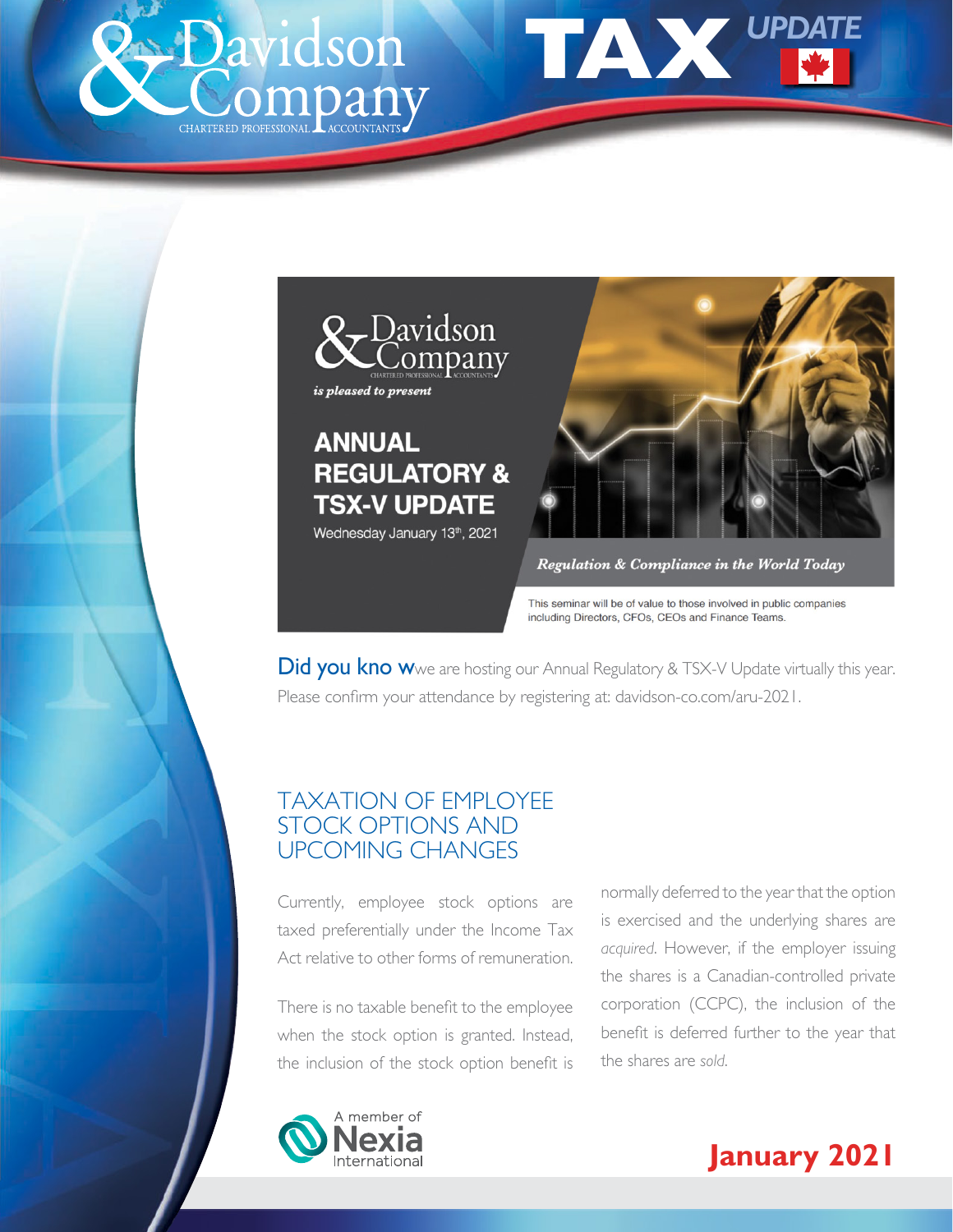| <b>Taxation of Employee Stock Options and</b> |  |
|-----------------------------------------------|--|
|                                               |  |
| Taxation of Shareholder Loans 4               |  |

The benefit included in income is the amount by which the value of the shares at the time they are acquired exceeds the exercise price paid when they are acquired. If the employee paid something for the option (which is rare), the amount paid reduces the amount of the benefit.

The more significant tax preference – more important than the deferral, is the one-half taxation of the benefit. That is, although the benefit is included in income, a deduction of one-half of the benefit is normally allowed in computing taxable income.

As a result, the benefit is taxed at the same rate as capital gains, which are also only one-half taxed. However, as discussed below, the onehalf deduction for employee stock options will be somewhat restricted, effective for options granted after June 2021.

In general terms, in order for the one-half deduction to apply to the stock option benefit, the following conditions must be met:

- The shares must be common shares, or "prescribed shares" that are similar to common shares;
- The employee must deal at arm's length with the employer; and
- The value of the shares at the time the option

| Foreign Exchange Gains and Losses  6       |  |
|--------------------------------------------|--|
| <b>Patronage Dividends of Agricultural</b> |  |
|                                            |  |
|                                            |  |

is granted must not be greater than the option exercise price.

Alternatively, if the shares are CCPC shares, the onehalf deduction can also be claimed if the employee holds the shares for at least two years. In such case, the above conditions do not have to be met. In general terms, a CCPC is a private corporation resident in Canada that is not controlled by nonresidents or public corporations.

The amount of the benefit is added to the employee's cost of the shares for capital gains purposes. This rule ensures that the employee will not be double taxed on the amount of the benefit.

#### Example

 You were granted an employee stock option in 2019. The exercise price was \$10 per share and covered 1,000 common shares. The value of the shares when they were granted was \$10 per share. The employer is not a CCPC. You deal at arm's length with the employer.

 You exercise the option in 2020 when the 1,000 shares are worth \$16 each. You sell the shares in 2021 for \$20 each.

 Results: In your 2020 tax return, you will report the benefit of  $(\$16 - \$10) \times 1,000$  shares, which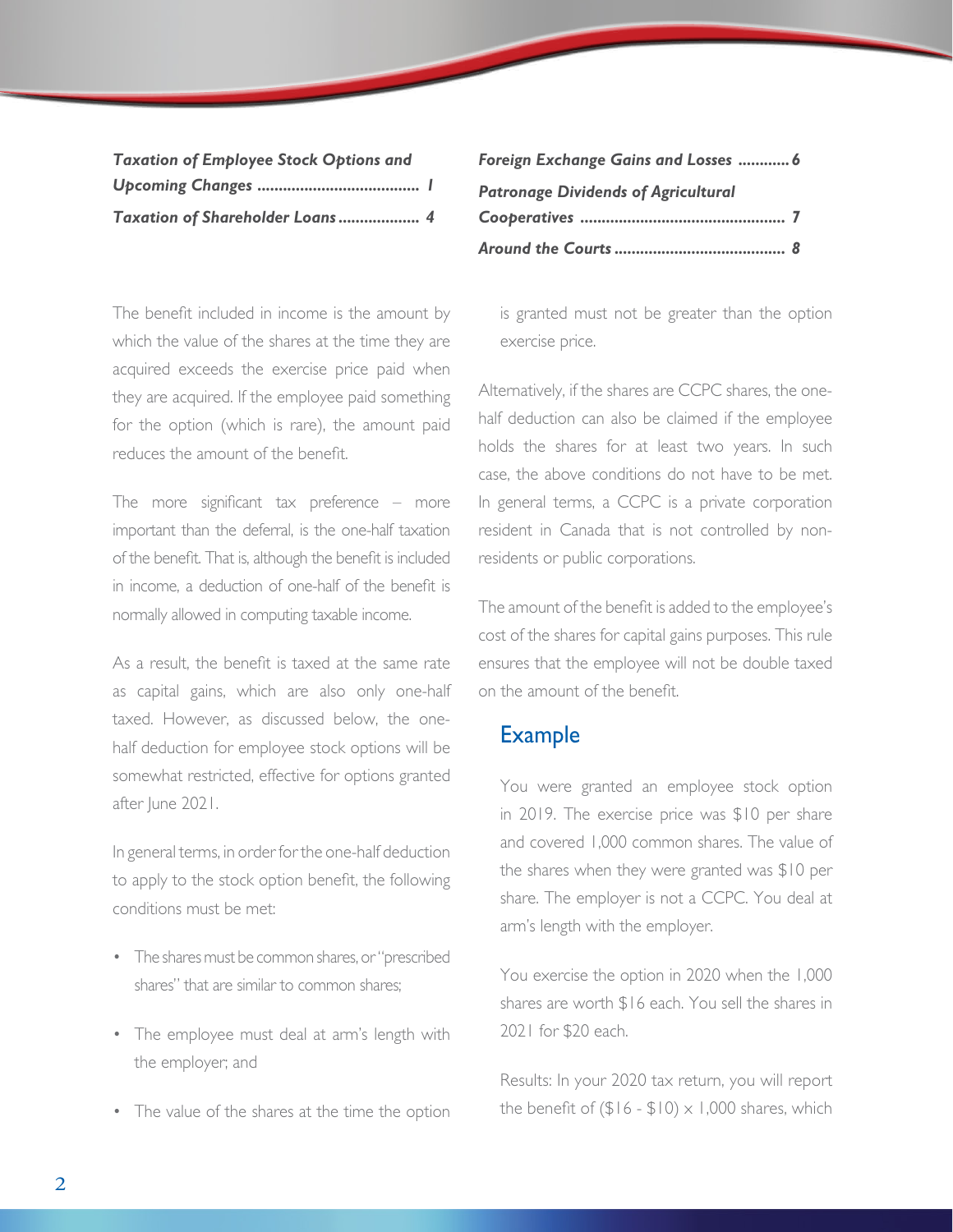equals \$6,000. Based on these facts, you are eligible for the one-half deduction, so only \$3,000 is included in your taxable income.

 The cost of each share to you for tax purposes equals the \$10 that you paid under the exercise price plus the \$6 benefit per share, or \$16. Since you sold them for \$20 each in 2021, you will have a capital gain of \$4 per share. This results in a capital gain of \$4,000, half of which, \$2,000, is included in your income as a taxable capital gain in 2021.

 Note: If the employer was a CCPC, both the taxable benefit and the taxable capital gain would be included in your 2021 tax return. Even though the shares were not held for 2 years, the deduction is available under the first rule described above.

Under current rules, the employer is not allowed a deduction in computing its income with respect to the stock option benefit. This rule is detrimental for employers compared to the payment of other forms of employee remuneration and compensation, which are generally deductible for the employer.

## Upcoming Changes

In the 2019 Federal budget, the government announced that it would be limiting the onehalf deduction that applies to employees receiving stock option benefits. Draft proposals were released at the time, but the government delayed the implementation of the proposals pending further study.

Recently, in its Economic Statement on November 30, 2020, the government released the latest version of the proposals. They will apply to employee stock options granted after June 2021. The proposals do not apply to options granted before July 2021, even if they are exercised after that time.

Where they apply, the new rules will limit the one-half deduction to employee stock option benefits reflecting \$200,000 worth of shares per year for options granted in that year (the value is determined at the time of the grant of the option). Stock option benefits over that limit will be fully included in the employee's taxable income. However, for the amount fully included for the employee, the employer will normally be allowed a deduction in computing its income.

As a simple example, say you are granted an option in September 2021 to acquire shares in your employer corporation, which is not a CCPC. At the time of the grant, the shares that are subject to the option are worth \$300,000. You exercise the option and acquire the shares in December 2021. Since the new limit regarding the one-half deduction is \$200,000, only two-thirds of your resulting benefit will be eligible for the onehalf deduction. The other one-third will be fully included in your taxable income.

There are two significant exceptions, where the proposals do not apply and the one-half deduction continues to apply for the employee.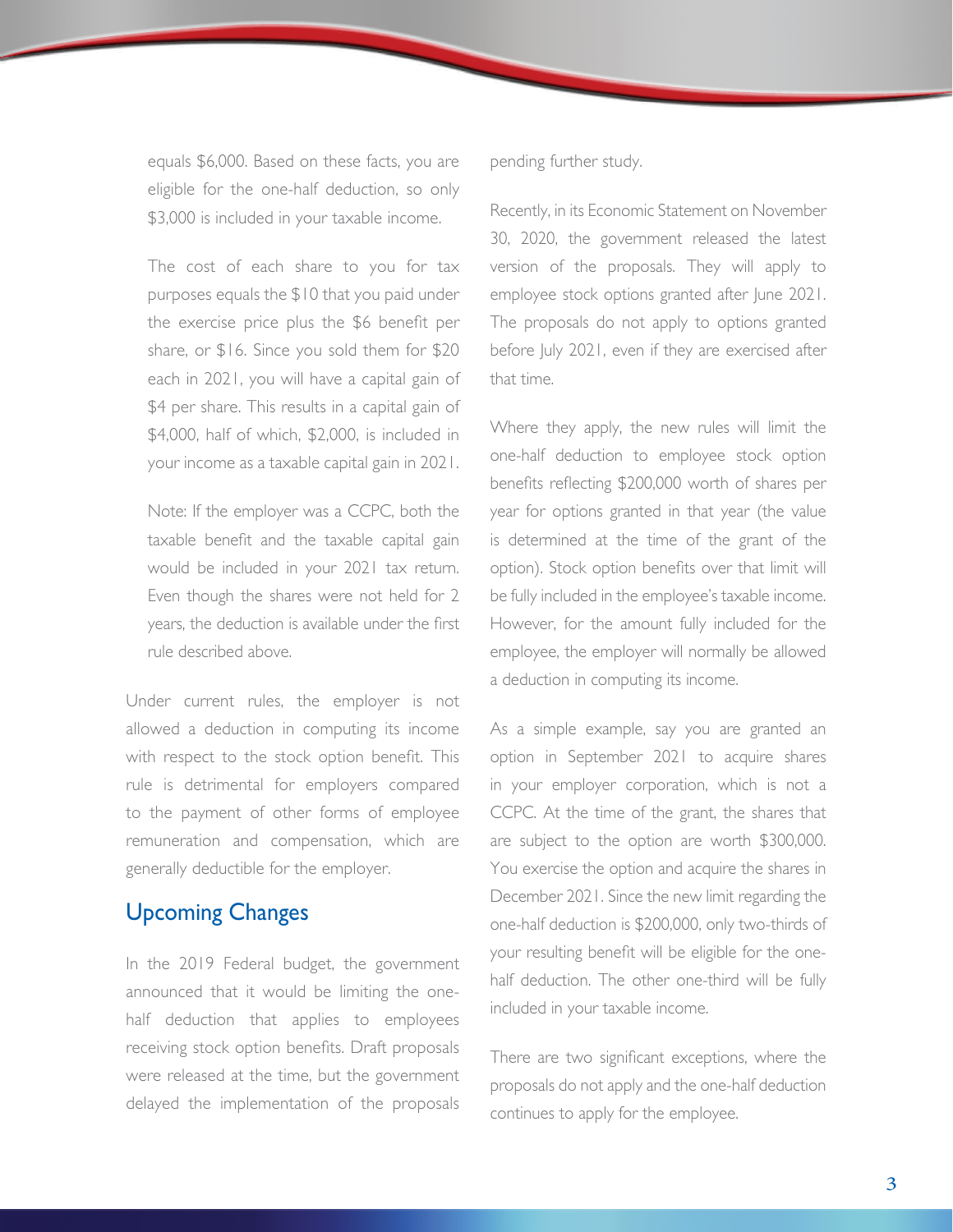<span id="page-3-0"></span>First, the proposals do not apply to stock options covering CCPC shares. In other words, any CCPC, regardless of size, can issue employee stock options and the employees can benefit from the one-half deduction.

Second, the proposals do not apply to stock options offered by other (non-CCPC) employers, generally if their gross revenue for accounting purposes for the most recent fiscal period is \$500 million or less (if the corporation is part of a group of corporations that prepares consolidated financial statements, the amount reported for gross revenues of the group must be \$500 million or less). Certain other conditions apply.

## TAXATION OF SHARFHOLDER LOANS

When you take out a loan from a bank or otherwise, the amount of the loan is obviously not included in your income.

However, if you are a shareholder of a corporation and receive a loan from the corporation, the "shareholder loan rule" under the Income Tax Act applies such that the principal amount of the loan will be included in your income, unless you fall within one of the exceptions discussed below.

Furthermore, if you are "connected" with a shareholder of the corporation, even if you are not a shareholder in the corporation, you can be subject to the shareholder-loan rule. You will be "connected" with a shareholder if you do not deal at arm's length with them − for example, if you are "related" to the shareholder under the income tax rules.

#### The Exceptions

First, the shareholder loan rule does not apply if you repay the loan in full by the end of the next taxation year of the corporation following the year in which the loan is made. This gives you almost two years to repay.

For example, say your corporation has a calendar taxation year (ending December 31). If you receive a loan from the corporation in January 2020 and repay it by the end of December 2021, the rule does not apply.

However, this exception does not apply if the repayment is part of a series of loans and repayments. For example, if you repay the loan in December 2021 and the corporation lends you more funds in January 2022, this exception likely will not apply.

Second, the shareholder loan rule does not apply if the corporation gives you the loan as part of its ordinary business of lending money, and there are "*bona fide* arrangements" for you to repay the loan within a reasonable time.

A third exception applies if you are both a shareholder and employee of the corporation. This exception applies if:

• You are not a "specified employee" of the corporation, generally meaning you own less than 10% of the shares of any class in the corporation. For these purposes, you are deemed to own shares owned by non-arm's length persons. For example, if you are an employee of the corporation and own 9% of a class of shares and your spouse owns 2% of the same class, you will be a specified employee; or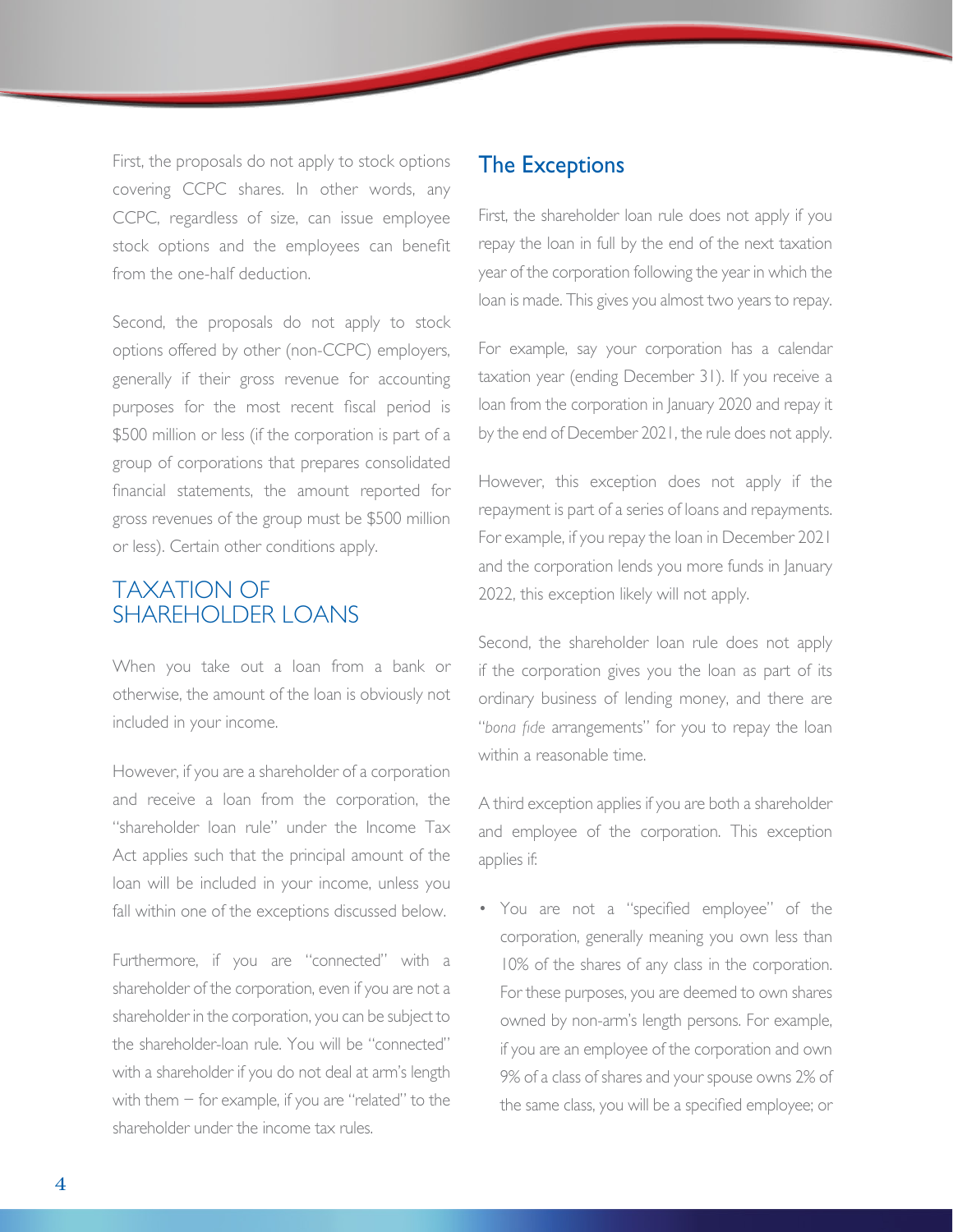Regardless of whether you are a specified employee, you use the loan to purchase a home, new shares in the corporation, or a motor vehicle to be used in the course of your employment.

Additionally, for this exception to apply, it must be reasonable to conclude that you received the loan because of your employment with the corporation rather than your shareholdings in the corporation, and there must be *bona fide* arrangements for you to repay the loan within a reasonable time.

## Repayment of Loan

If a loan was included in your income under the above rules, you can deduct any amount you repay to the corporation for the year during which you make the repayment. This deduction is not allowed if the repayment is a series of repayments and loans. Again, for example, if you repay the loan and the corporation simply lends you money again shortly afterwards, the deduction likely will not be allowed.

#### Deemed Interest Benefit?

If you fall within one of the exceptions, such that the shareholder loan rule does not apply, you are not necessarily out of the woods. If the loan does not carry an interest rate that is equal to or greater than the "prescribed rate" under the Income Tax Act, you will normally have to include in your income a deemed interest benefit.

The deemed interest benefit for a taxation year equals the prescribed rate that applies during the

year on the outstanding amount of the loan, minus the interest you actually pay on the loan within the year or by January 30 of the following year.

The prescribed rate is set each calendar quarter and therefore can change over the course of a year. The prescribed rate is currently 1%. The prescribed rate tends to be quite low, as is it based on Federal 90-day treasury bill interest rates, which are relatively low.

#### Example

 You receive a \$100,000 loan from your corporation on January 1. You fall within one of the shareholder loan exceptions described above, so that rule does not apply. However, the loan is interest-free. You do not repay any of the loan in the year.

 Suppose the prescribed rate of interest is 1% for the first two quarters of the year and 2% for the last two quarters of the year.

 Rounding off to keep numbers simple, you will include in income:

 $$100,000 \times 1\% \times \frac{1}{2}$  (since the 1% rate only applied to the first half of the year)  $=$  \$500, plus

 $$100,000 \times 2\% \times \frac{1}{2}$  (for the second half of the  $year) = $1,000.$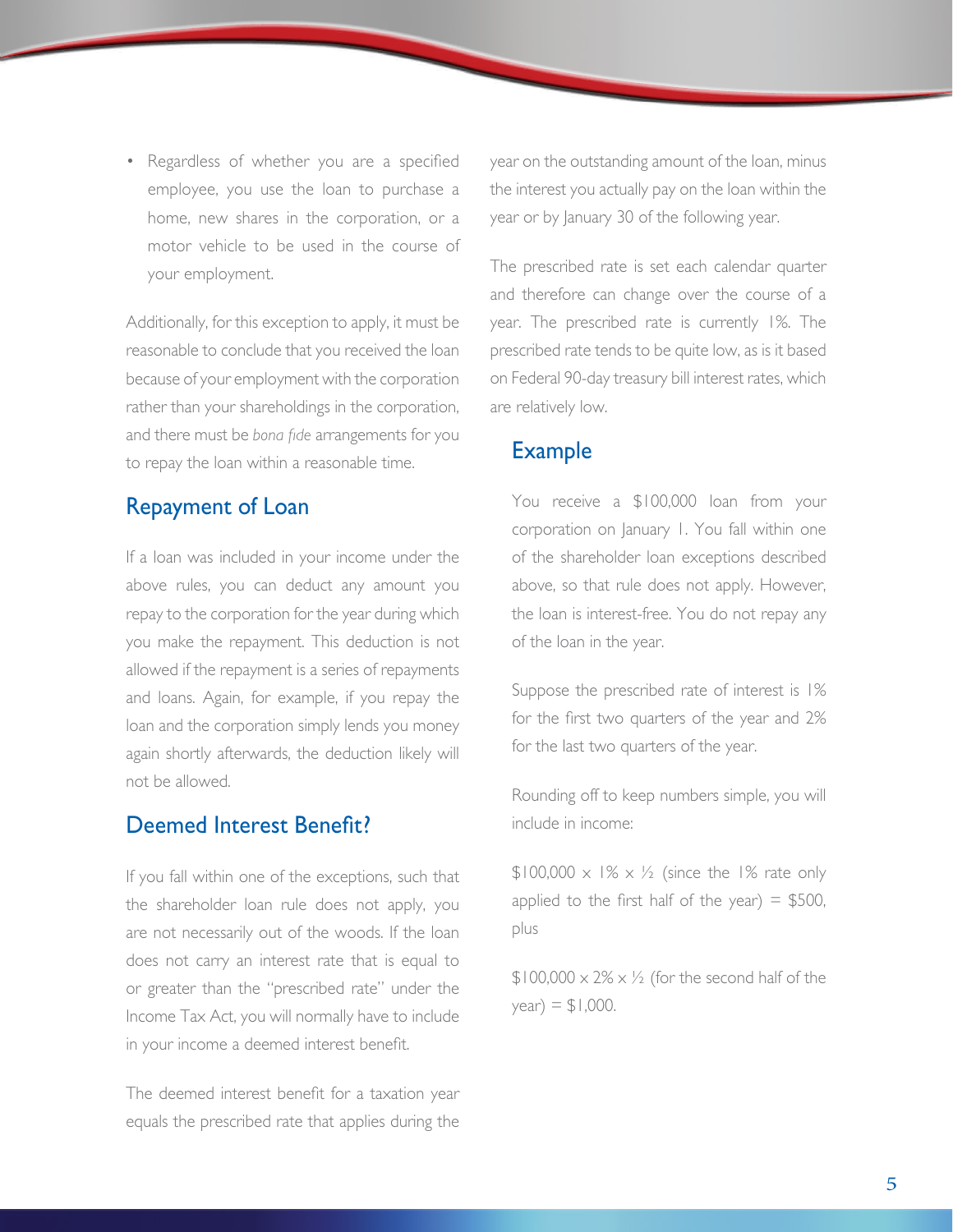## <span id="page-5-0"></span>FOREIGN EXCHANGE GAINS AND LOSSES

There are a few ways you can have a foreign exchange (FX) gain or loss.

If you do, you will have a taxable capital gain or allowable capital loss (unless you are in the business of trading foreign currency, in which case your gains and losses will be business income or loss).

## Conversion / Sale of Foreign Currency

As a simple example, you can have an FX gain or loss if you purchase foreign currency, and later sell it or convert it back into Canadian currency. Your cost of the foreign currency for Canadian tax purposes is the amount you paid for it in Canadian dollars. Similarly, when you sell the foreign currency or convert it back into Canadian currency, your proceeds of disposition equal your proceeds expressed in Canadian dollars.

However, the first CAN \$200 of net gains or losses per year are ignored and do need to be not reported for tax purposes.

## Example

 You purchase US dollars when the FX rate is  $US1.00$ \$ =  $C$1.20$ . In other words, you pay \$1.20 CAN for each US dollar.

 You later sell US\$10,000 when the FX rate is  $US$1.00 = C$1.30, so you receive C$1.30 for$ each US dollar. You will realize a capital gain of  $$10,000 \times 0.10$ , or  $$1,000$ . This is your only FX transaction in the year.

 The first \$200 is ignored. Half of the remaining \$800, or \$400, is a taxable capital gain.

## Purchase and Sale of Property in Foreign Currency

If you buy a property using foreign currency, your adjusted cost base of the property for Canadian income tax purposes is your cost in Canadian dollars at the time of purchase. Similarly, when you sell the property in a foreign currency, your proceeds of disposition will be the proceeds expressed in Canadian dollars at that time. Therefore, you could have an FX gain or loss. The \$200 rule described above does not apply in this case.

### Example

 You bought some real estate in the United States for US\$1 million, when the FX rate was US\$1.00 = C\$1.20. Your adjusted cost base for Canadian tax purposes will be C\$1.2 million.

You sell the real estate for US\$1 million, when the FX rate is  $US$1.00 = C$1.30, so that your$ proceeds are C\$1.3 million. As a result, you will have a capital gain of \$100,000, half of which or \$50,000 will be included in your income as a taxable capital gain.

 Note that if you sold the real estate for more than US\$1 million, your total capital gain would reflect the additional proceeds, a portion of which would include the FX gain. For example, if you sold the real estate for \$US 2 million, when the FX rate was  $US$1.00 = C$1.30, your proceeds$ of disposition would be \$C2.6 million. Your total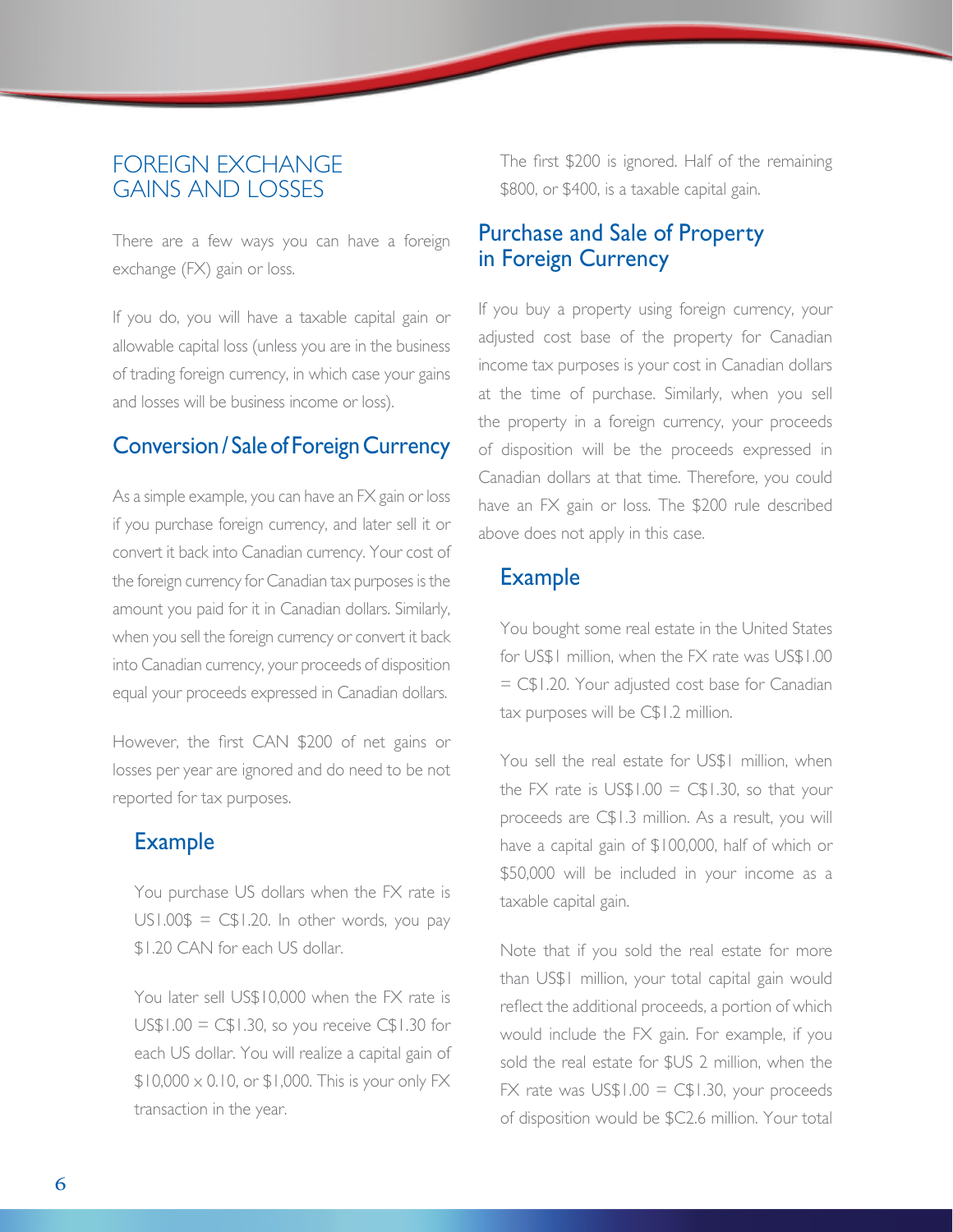<span id="page-6-0"></span>capital gain would be C\$1.4 million, a portion of which includes an FX gain (the rest of the gain coming from an increase in the value of the corporation in US dollars).

### Repayment of Foreign Currency Loan

If you take out a foreign currency loan, the amount of the loan for Canadian income tax purposes is the Canadian dollar equivalent at the time of the loan. When you repay the loan, the amount of the repayment is similarly measured in Canadian dollars at the time of repayment. If the value of the Canadian dollar has changed in the meantime, you will have an FX gain or loss at the time of repayment. In this case, the \$200 rule discussed earlier does not apply.

### Example

You took out a loan of US\$1 million, when the  $FX$  rate was  $US$1.00 = CS1.20$ . Therefore, the amount of the loan was C\$1.2 million.

 You repay the loan when the FX rate is  $US$1.00 = CS1.30$ . Therefore, the amount of your repayment is C\$1.3 million.

 In this case, you will have a capital loss of \$100,000, half of which or \$50,000 will be an allowable capital loss.

## PATRONAGE DIVIDENDS OF AGRICULTURAL **COOPERATIVES**

When an agricultural cooperative corporation pays a patronage dividend, the recipient is normally required to include the dividend in the year of receipt. The cooperative is required to withhold tax on the dividend.

However, if the dividend is paid in the form additional shares of the cooperative, the inclusion of the dividend for the recipient is deferred to the year in which the shares are disposed of. Furthermore, the cooperative is not required to withhold tax when it pays the dividend in shares. Certain conditions apply (for example, normally the shares cannot be redeemable for at least five years).

This rule regarding dividends of shares was set to expire for shares issued after 2020. The federal government recently extended the rule to shares issued through the end of 2025.

\* \* \*

This letter summarizes recent tax developments and tax planning opportunities; however, we recommend that you consult with an expert before embarking on any of the suggestions contained in this letter, which are appropriate to your own specific requirements.